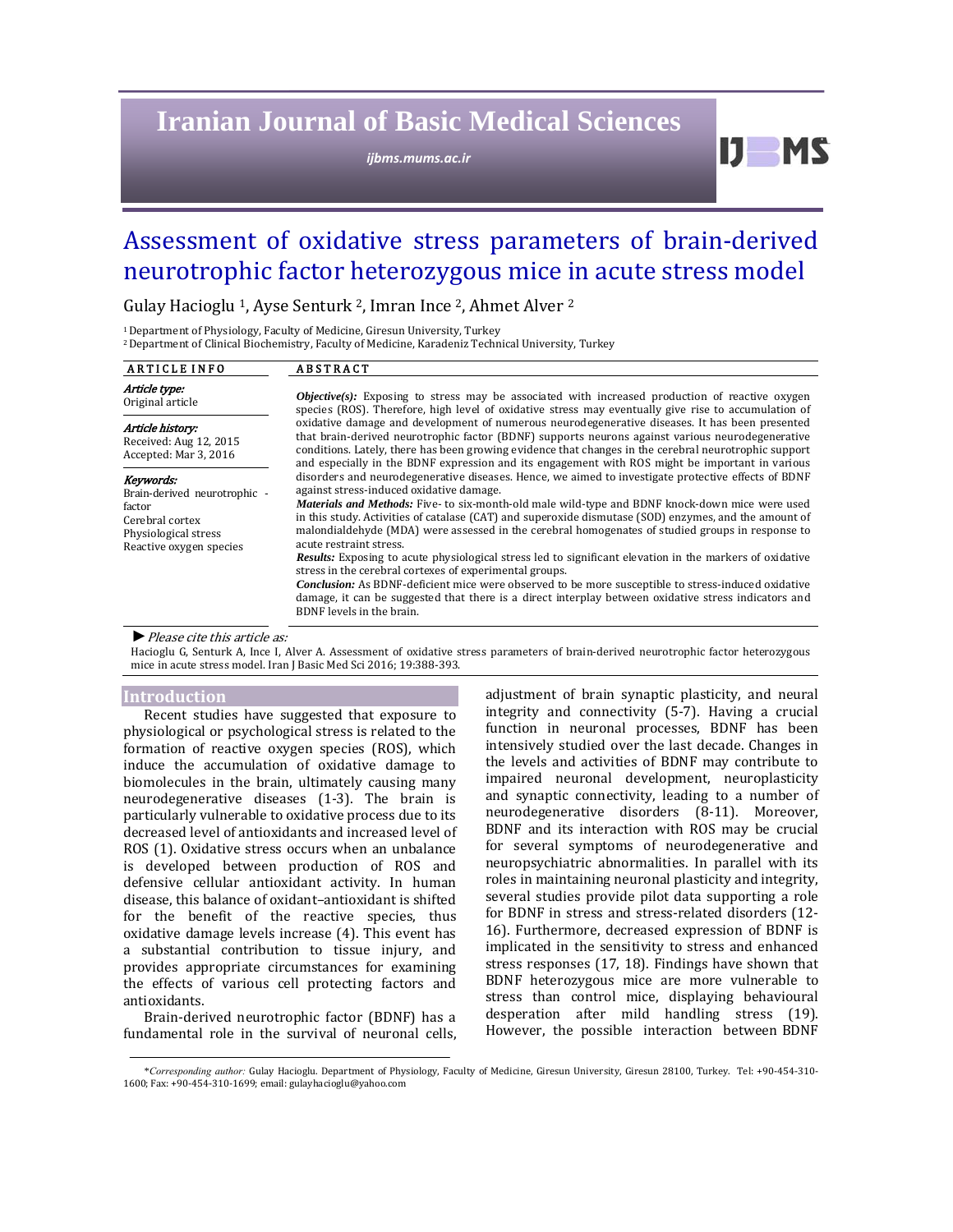and oxidative stress in response to harmful stimuli or stressful condition that induce oxidative stress has not yet been demonstrated. Therefore, a very fundamental question is still to be answered: If the BDNF expression levels and oxidative stress biomarkers are in a causative relation, does a decrease in BDNF concentration in the brain causes a change in the oxidative stress status under normal and stressful circumstances? In order to highlight this issue, in the present study, we compared the superoxide dismutase (SOD) and catalase (CAT) antioxidant enzyme activities, and malondialdehyde (MDA) levels, as a sign of lipid peroxidation in the brain tissue of BDNF heterozygous and wild-type mice in response to acute restraint stress.

# **Materials and Methods**

#### *Animals*

All the animal protocols were approved by the Local Institutional Animal Care and Use Committee of the Faculty of Medicine, Karadeniz Technical University, Turkey. Male mice at age of  $5$  to  $6$  month old  $(n=8$  for each experimental group) were used in this study. The transgenic mouse model was characterized by lacking one of the BDNF coding alleles and first established by Korte *et al* (20). Wild-type littermates were used as controls. The existence of the transgene was verified by polymerase chain reaction (PCR) from tail tissue (21). Both control (WT) and BDNF heterozygous (BDNF  $(+/-)$ ) mice were divided into unstressed and stressed groups. Mice in the stressed groups were subjected to immobilization stress for 2 hr.

## *Acute restraint stress protocol*

The animals in stress-treatment groups were individually held in well-ventilated 50-ml polypropylene centrifuge tube for 2 hr. The tube was large enough to restrain a mouse, allowing it to move its extremities and head, but not to move back and forth. Control mice were left in the home cages.

#### *Corticosterone assay*

For measurement of corticosterone levels, trunk blood was collected immediately after the immobilization stress test, and serum was then separated by centrifugation and stored at  $-80$  °C. The Corticosterone ELISA kit (Cayman Chemical Company, USA) was used according to the manufacturer's instructions to measure corticosterone concentration.

# *Sample collection and preparation of tissue homogenates*

Mice were sacrificed by cervical dislocation and the brains were quickly removed. The brain tissues containing only cerebral cortex were collected, and then 100 mg tissue was immediately homogenized. The tissue homogenate was centrifuged at 3000 rpm for 10 min and the supernatant was utilized for different estimations. Protein amount in brain homogenates was measured according to the method of Bradford (22).

#### *Malondialdehyde assay*

MDA levels in brain samples were measured by the method of Uchiyama and Mihara (23). This method depends on the formation of MDA as an indicator of lipid peroxidation, which reacts with thiobarbituric acid producing thiobarbituric acid reactive substances (TBARS), measured spectrophotometrically at 532 nm.

#### *Superoxide dismutase activity assay*

Activity of SOD enzyme was evaluated by the method of Sun et al (24). The analysis of SOD was based upon the principle in which xanthine reacts with xanthine oxidase to produce superoxide radicals. The SOD activity is measured by the level of suppression of this reaction. Results were expressed as  $U/mg$  protein.

# *Catalase activity assay*

Catalase enzyme activity was evaluated using a spectrophotometric test based on the yellow complex with molybdate and hydrogen peroxide, which was described in detail by Goth (25).

#### *Statistical analyses*

Statistical significance was determined using oneway ANOVA, following by *post hoc* Tukey test. The data are expressed as mean  $\pm$  standart error (SE). Results were acknowledged statistically significant at  $P$ -value  $< 0.05$ .

#### **Results**

Stress exposure markedly increased serum corticosterone levels compared with unstressed control groups  $(P < 0.001$ , Figure 1). BDNF  $(+/-)$ stressed mice had higher serum corticosterone concentration  $(16867.29 \pm 350.88 \text{ pg/ml})$  than WTstressed ones  $(14167.46 \pm 433.16 \text{ pg/ml})$   $(P < 0.001)$ .



Figure 1. Effect of acute immobilization stress on serum corticosterone concentration of control (WT) and BDNF heterozygous (BDNF (+/-)) mice. Data represent the mean  $\pm$  SE for 8 animals in each group.  $* P \le 0.001$  vs. WT group and  $# P \le 0.001$ vs. WT-Stress group.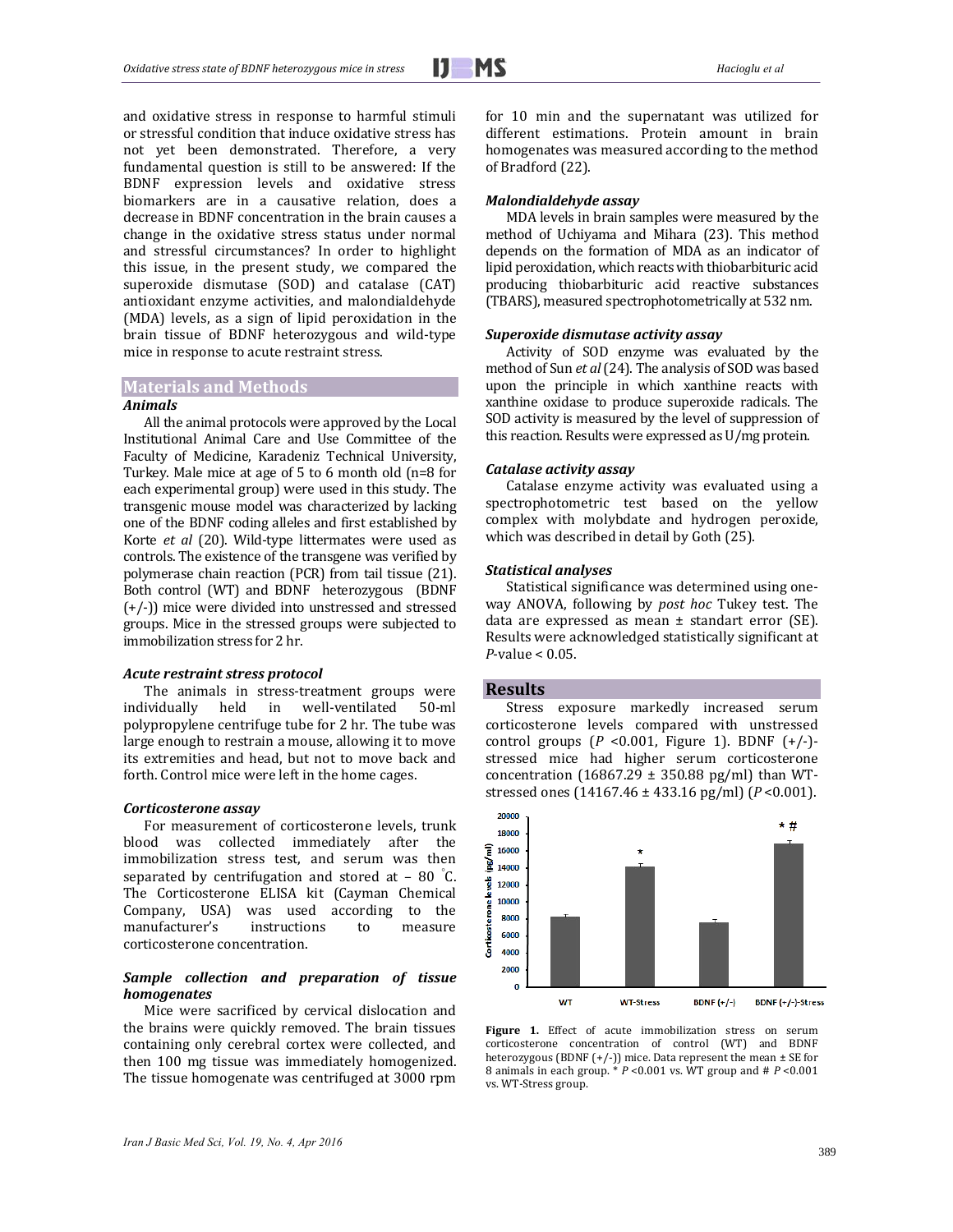

Figure 2. Effect of acute restraint stress on MDA levels in the cerebral cortex of control (WT) and BDNF transgenic (BDNF  $(+/-)$ ) mice. Data represent the mean  $\pm$  SE for 8 animals in each group. \*  $P$  <0.05,  $*$ <sup>\*</sup>  $P$  <0.001 vs. WT group and  $#$   $P$  <0.05 vs. WT-Stress group.

Lipid peroxidation can be used as an indicator of oxidative damage in cells and tissues (26). In the present study, we examined the level of lipid peroxidation in brain extracts to evaluate differences in oxidative stress triggered by immobilization stress. Our results showed that there was no significant difference in MDA content between unstressed control and BDNF heterozygous groups  $(12.75 \pm 0.61 \,\mu M/mg$  tissue and  $13.86 \pm 0.98 \,\mu M/mg$ tissue, respectively) (Figure 2). On the other hand, MDA values were significantly increased in the groups exposed to acute stress  $(16.82 \pm 1.01 \,\mu\text{M/mg})$ tissue for WT-Stress group and  $20.88 \pm 1.2 \mu M/mg$ tissue for BDNF  $(+/-)$ -Stress group) compared with the control group. Furthermore, MDA levels of BDNF  $(+/-)$ -Stress group were found to be significantly higher than WT-Stress group  $(P < 0.05$ , Figure 2).

The SOD and CAT enzymes are important components for the cellular defense system against free radicals. SOD, which catalyzes the breakdown of superoxide into hydrogen peroxide and molecular oxygen, is an important antioxidant defence in almost all living cells exposed to oxygen  $(1, 27)$ . Again, CAT plays fundamental role in the cellular defence against oxidative stress by catalyzing the decomposition of hydrogen peroxide to water and  $oxygen$  (1, 28). Although there was a slight increase in SOD activity of wild-type-stressed animals, no significant change was detected in enzymatic antioxidant SOD activity among studied groups (Figure 3).

There was not a statistical significance in CAT activity between wild-type and BDNF heterozygous mice;  $16.62 \pm 0.35 \text{ U/mg}$  protein and  $17.46 \pm 1.03$ U/mg protein, respectively (Figure 4). Immobilization stress remarkably elevated brain levels of CAT enzyme activity with respect to the control group  $(23.72 \pm 1.16)$ U/mg protein for WT-Stress group and  $20.15 \pm 0.15$ U/mg protein for BDNF  $(+/-)$ -Stress group). However, the increase in CAT activity of BDNF  $(+/-)$ -Stress group was significantly lower compared to the WT-Stress group  $(P<0.05$ , Figure 4).



**Figure** 3. Effects of acute restraint stress on SOD activity in the brain cortexes of control (WT) and BDNF heterozygous (BDNF  $(+/-)$ ) mice. The results are expressed as the mean  $\pm$  SE for 8 animals in each group.

# **Discussion**

The target of this research was to scrutinize the effect of acute immobilization stress on oxidative stress-associated changes such as stress-related determinants, lipid peroxidative activity and enzymatic antioxidant systems in BDNF-deficient mice. In the brain cortex of this animal model, the expression of BDNF levels was shown to be reduced by nearly 50% (29). The results of our study indicated that there is no significant difference in oxidative stress biomarkers between BDNF heterozygous and wild-type cerebral cortexes of mice that did not undergo stress. This finding suggests the possibility that the levels of BDNF expression in heterozygotes are sufficient to maintain oxidative homeostasis under non-stress conditions. Moreover, it is also conceivable that lack of change in oxidative markers may be due to signaling by other growth factors that compensate the effects of reduced BDNF under normal physiological conditions.



**Figure 4.** Effects of acute restraint stress on CAT activity in the brain cortex of control (WT) and BDNF transgenic (BDNF  $(+/-)$ ) mice. The results are expressed as the mean  $\pm$  SE for 8 animals in each group.  $* P \le 0.05$ ,  $* P \le 0.001$  vs. WT group and  $# P \le 0.05$  vs. WT-Stress group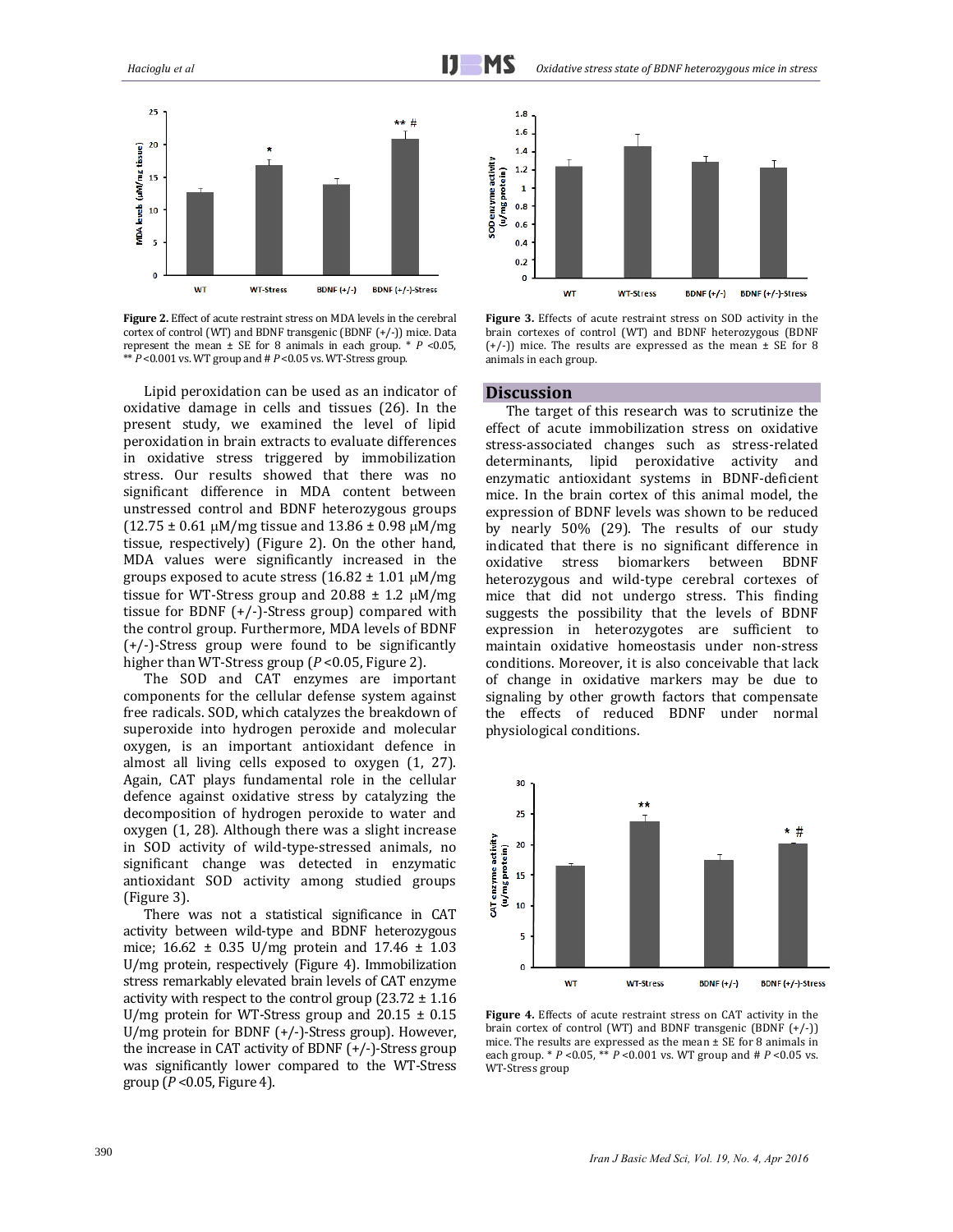The increased serum corticosterone level in stressed group is in accordance with previous studies (30-33) showing that serum corticosterone is an important indicator of stress. BDNF  $(+/-)$ -stressed mice had higher serum corticosterone concentration than WT-stressed ones, which indicated that the lack of BDNF enhanced stress response. It is reported that exposure to glucocorticoids or stress may cause oxidative injury in various tissues (34).

Restraint/immobilization stress was demonstrated to be a good model for psychological (escape reaction) and physical (muscle work) stressmeditated alterations in the balance of oxidantantioxidant in brain tissue (30, 35, 36). Under oxidative stress conditions, polyunsaturated fatty acids can undergo lipid peroxidation to form complex cytotoxic reactive aldehyde species that may lead to abnormal neuronal functions through their ability to react with biomolecules  $(1, 37, 38)$ . In the present study, exposure of mice to acute restraint stress enhanced brain lipid peroxidation levels compared with the control group. Increase in lipid peroxidation was more evident in the mice with BDNF deficiency. Parallel to our findings, it has been demonstrated that oxidative stress may rise up where BDNF is found to be decreased. It has been previously shown that there is a substantial negative correlation among serum TBARS and BDNF levels in subjects with acute mania (39). Contrary to these results, a positive correlation between serum TBARS and BDNF was observed in chronically mediated patients with schizophrenia (40).

The antioxidant enzyme system acts as the first line of antioxidant defense. Combination of SOD and CAT anti-oxidative effects is supposedly sufficient to remove superoxide anions and hydrogen peroxide and protect cells against reactive hydroxyl radicals  $(1, 41)$ . In our study, the activity of the key enzyme CAT was upregulated significantly in response to stress. However, the increment in antioxidative CAT enzyme activity was less pronounced in the brain of BDNF heterozygous mice with respect to the stressed wild-type animals, indicating that the ability to scavenge free radicals was diminished. In other words, these changes suggest the possibility that normal wild-type mice have a better stress tolerance than BDNF heterozygous mice. Although there was a slight increase in SOD activity of wild-type-stressed animals, we failed to find any significant alteration in enzymatic antioxidant SOD activity among studied groups. The possible impairing effect of corticosterone on brain antioxidant capacities may be causal factor in the unchanged SOD activity (30). Recently, Zhang *et al* reported a significant reduction in BDNF serum levels as well as in plasma antioxidant SOD enzyme activity, and a significant increase in plasma MDA levels of subjects with chronic schizophrenia. Moreover, the CAT activity has been shown to be unchanged (42). However, it is still uncertain whether peripheral BDNF levels and oxidative stress markers reflect similar changes in the central nervous system. In contrast, some other investigators did not find any difference in SOD activity between patients and controls (43); or even increased antioxidant defense in schizophrenia (44). In our study, the elevation of antioxidant CAT enzyme activity suggests that acute immobilization stress could have increased ROS production in brain. This result brings up the prospect that hydrogen peroxide level is higher in the brain of immobilization-stressed group than in the control animals. 

Finally, according to our results, endogenous defense mechanisms against ROS were less effective to suppress the oxidative damage in BDNF-deficient group exposed to stress. Taken all together, our findings suggest the possibility that the neuroprotective effect of BDNF may in particular involve the suppression of oxidative impairment. While we have demonstrated that BDNF protects against oxidative damage induced by immobilization stress in mice, the exact mechanism of action of BDNF is still largely unknown. Hence, further studies are needed to assess the effects of BDNF on the expression of stress-related proteins such as p38, p53, and heat shock proteins (HSP) to support our findings. 

# **Conclusion**

The results of this study allow us to hypothesize that there is direct interaction between oxidative stress biomarkers and BDNF, as downregulation of BDNF increased sensitivity to oxidative damage under stressful circumstances.

### **Acknowledgment**

This work was supported by Research Support Funds of Karadeniz Technical University and Giresun University, Turkey. The authors would like to thank Dr. Ismail Abidin and Dr Selcen Abidin for all of their hard work and significant contribution toward the study.

The authors declare that the research was performed in the absence of any commercial or financial relationships that could be construed as a potential conflict of interest.

# **References**

1. Hong IS, Lee HY, Kim HP. Anti-oxidative effects of Rooibos tea (Aspalathus linearis) on immobilizationinduced oxidative stress in rat brain. PLoS One 2014; 21 9:e87061. 

- 2. Kelly GS. Nutritional and botanical interventions to assist with the adaptation to stress. Altern Med Rev 1999; 4:249‐265.
- 3. Liu J, Mori A. Stress, aging, and brain oxidative damage. Neurochem Res 1999; 24:1479-1497.
- 4. Uttara B, Singh AV, Zamboni P, Mahajan RT. Oxidative stress and neurodegenerative diseases: a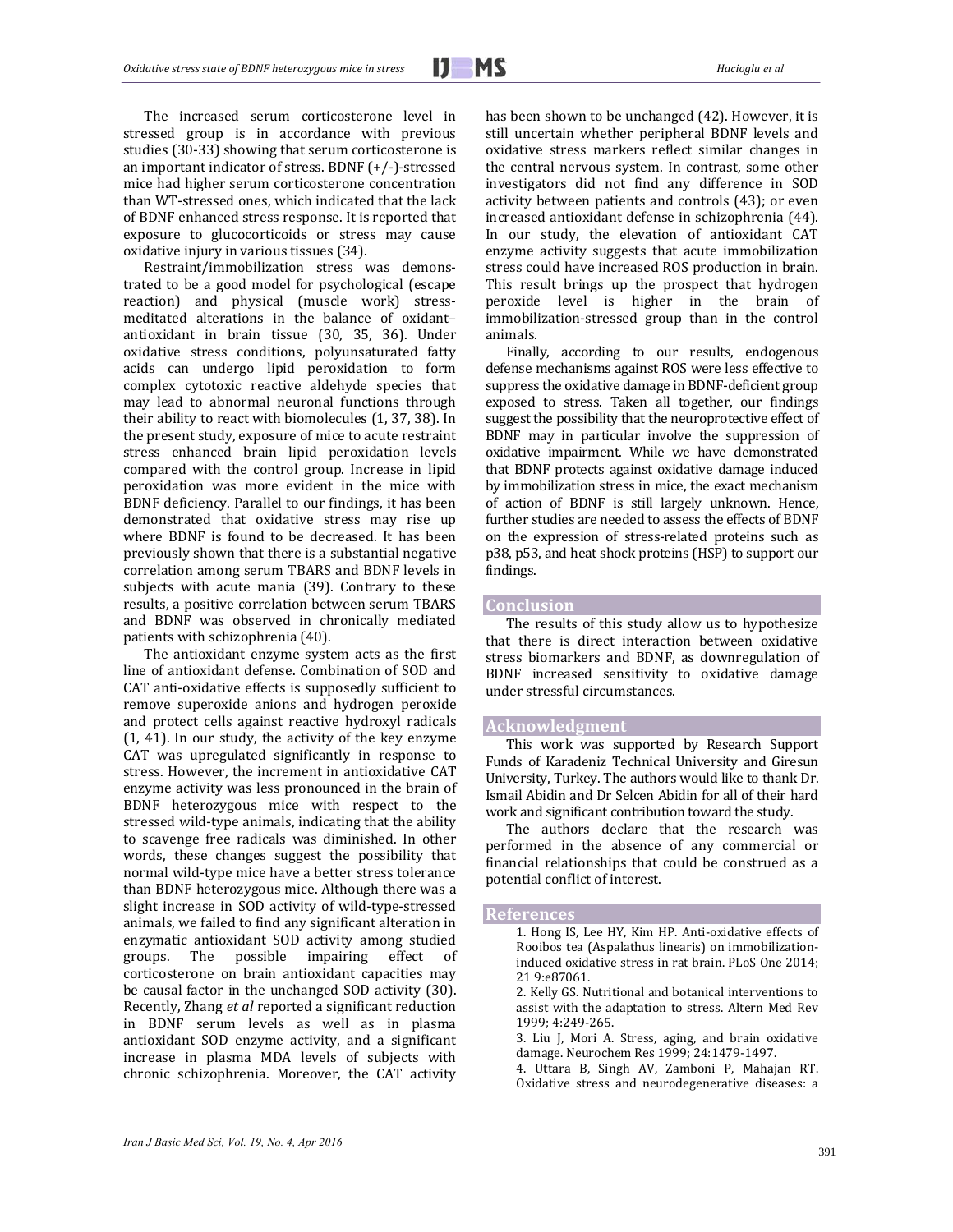review of upstream and downstream antioxidant therapeutic options. Curr Neuropharmacol 2009; 7:65‐74. 

5. Huang EJ, Reichardt LF. Trk receptors: roles in neuronal signal transduction. Annu Rev Biochem 2003; 72:609‐642. 

6. Numakawa T, Suzuki S, Kumamaru E, Adachi N, Richards M, Kunugi H. BDNF function and intracellular signaling in neurons. Histol Histopathol 2010; 25:237‐258. 

7. Vedunova MV, Mishchenko TA, Mitroshina EV, Mukhina IV. TrkB-mediated neuroprotective and antihypoxic properties of brain-derived neurotrophic factor. Oxid Med Cell Longev 2015; 2015:453901.

8. Numakawa T, Matsumoto T, Numakawa Y, Richards M, Yamawaki S, Kunugi H. Protective action of neurotrophic factors and estrogen against oxidative stress‐mediated neurodegeneration. J Toxicol 2011; 2011:405194.

9. Ferrer I, Goutan E, Marín C, Rey MJ, Ribalta T. Brain‐derived neurotrophic factor in Huntington disease. Brain Res 2000; 866:257-261.

10. Gines S. Seong IS, Fossale E. Ivanova E. Trettel F. Gusella JF, et al. Specific progressive cAMP reduction implicates energy deficit in presymptomatic Huntington's disease knock-in mice. Hum Mol Genet 2003; 12:497‐508. 

11. Counts SE, Mufson EJ. Noradrenaline activation of neurotrophic pathways protects against neuronal amyloid toxicity. J Neurochem 2010; 113:649-660.

12. Giese M, Unternaehrer E, Brand S, Calabrese P, Holsboer-Trachsler E, Eckert A. The interplay of stress and sleep impacts BDNF level. PLoS One 2013; 16 8(10):e76050. 

13. Aydemir O, Deveci A. BDNF measurement in stress-related mood disorders: a review of clinical studies. Turk Psikiyatri Derg 2009; 20:385-391.

14. Duman RS. Pathophysiology of depression: the concept of synaptic plasticity. Eur Psychiatry 2002; 17:306S‐310S. 

15. Pae CU, Chiesa A, Porcelli S, Han C, Patkar AA, Lee SI, *et al.* Influence of BDNF variants on diagnosis and response to treatment in patients with major depression, bipolar disorder and schizophrenia. Neuropsychobiology 2011; 65:1-11.

16. Haghighi M, Salehi I, Erfani P, Jahangard L, Bajoghli H, Holsboer‐Trachsler E, *et al*. Additional ECT increases BDNF-levels in patients suffering from major depressive disorders compared to patients treated with citalopram only. J Psychiatr Res 2013; 47:908‐915. 

17. Hosang GM, Shiles C, Tansey KE, McGuffin P, Uher R. Interaction between stress and the BDNF Val66Met polymorphism in depression: a systematic review and meta-analysis. BMC Med 2014; 16 12:7.

18. Tsuru J, Tanaka Y, Ishitobi Y, Maruyama Y, Inoue A, Kawano A, et al. Association of BDNF Val66Met polymorphism with HPA and SAM axis reactivity to psychological and physical stress. Neuropsychiatr Dis Treat 2014; 11:2123‐2133. 

19. Burke TF, Advani T, Adachi M, Monteggia LM, Hensler JG. Sensitivity of hippocampal 5-HT1A receptors to mild stress in BDNF-deficient mice. Int J Neuropsychopharmacol 2013; 16:631-645.

20. Korte M, Carroll P, Wolf E, Brem G, Thoenen H, Bonhoeffer T. Hippocampal long-term potentiation is impaired in mice lacking brain-derived neurotrophic factor. Proc Natl Acad Sci U S A 1995; 92:8856-8860.

21. Abidin I, Eysel UT, Lessmann V, Mittmann T. Impaired GABAergic inhibition in the visual cortex of brain‐derived neurotrophic factor heterozygous knockout mice. J Physiol 2008; 586:1885-1901.

22. Bradford MM. A rapid and sensitive method for the quantitation of microgram quantities of protein utilizing the principle of protein-dye binding. Anal Biochem 1976; 72:248-254.

23. Uchiyama M, Mihara M. Determination of malonaldehyde precursor in tissues by thiobarbituric acid test. Anal Biochem 1978; 86:271-278.

24. Sun Y, Oberley LW, Li Y. A simple method for clinical assay of superoxide dismutase. Clin Chem 1988; 34:497‐500. 

25. Goth L. A simple method for determination of serum catalase activity and revision of reference range. Clin Chim Acta 1991; 196:143-151.

26. Palmieri B, Sblendorio V. Oxidative stress tests: overview on reliability and use. Part II Eur Rev Med Pharmacol Sci 2007; 11:383‐399. 

27. Landis GN, Tower J. Superoxide dismutase evolution and life span regulation. Mech Ageing Dev 2005; 126:365‐379. 

28. Al-Abrash AS, Al-Quobaili FA, Al-Akhras GN. Catalase evaluation in different human diseases associated with oxidative stress. Saudi Med J 2000; 21:826‐830. 

29. Abidin I, Köhler T, Weiler E, Zoidl G, Eysel UT, Lessmann V, et al. Reduced presynaptic efficiency of excitatory synaptic transmission impairs LTP in the visual cortex of BDNF-heterozygous mice. Eur J Neurosci 2006; 24:3519‐3531. 

30. Sahin E, Gümüşlü S. Immobilization stress in rat tissues: alterations in protein oxidation, lipid peroxidation and antioxidant defense system. Comp Biochem Physiol C Toxicol Pharmacol 2007; 144:342-347. 

31. Laugero KD, Moberg GP. Energetic response to repeated restraint stress in rapidly growing mice. Am J Physiol Endocrinol Metab 2000; 279:33-43.

32. Lehmann J, Russig H, Feldon J, Pryce CR. Effect of a single maternal separation at different pup ages of the corticosterone stress response in adult and aged rats. Pharmacol Biochem Behav 2002; 73:141-145.

33. Djordjevic J, Cvijic G, Davidovic V. Different activation of ACTH and corticosterone release in response to various stressors in rats. Physiol Res 2003; 52:67‐72. 

34. Fontella FU, Siqueira IR, Vasconcellos AP, Tabajara AS, Netto CA, Dalmaz C. Repeated restraint stress induces oxidative damage in rat hippocampus. Neurochem Res. 2005; 30:105‐111. 

35. Singh LK, Rang X, Alexacos N, Netaumen R. Theoharides, acute immobilization stress triggers skin mast cell degranulation via corticotropin releasing hormone neurotension and substance link to neurogenic skin disorders. Brain Behav Immunol 1993; 3:225‐239. 

36. Ramanova TP, Karpel GG, Brill GF, Markow KM. Mechanism of disorders of the cerebral blood supply